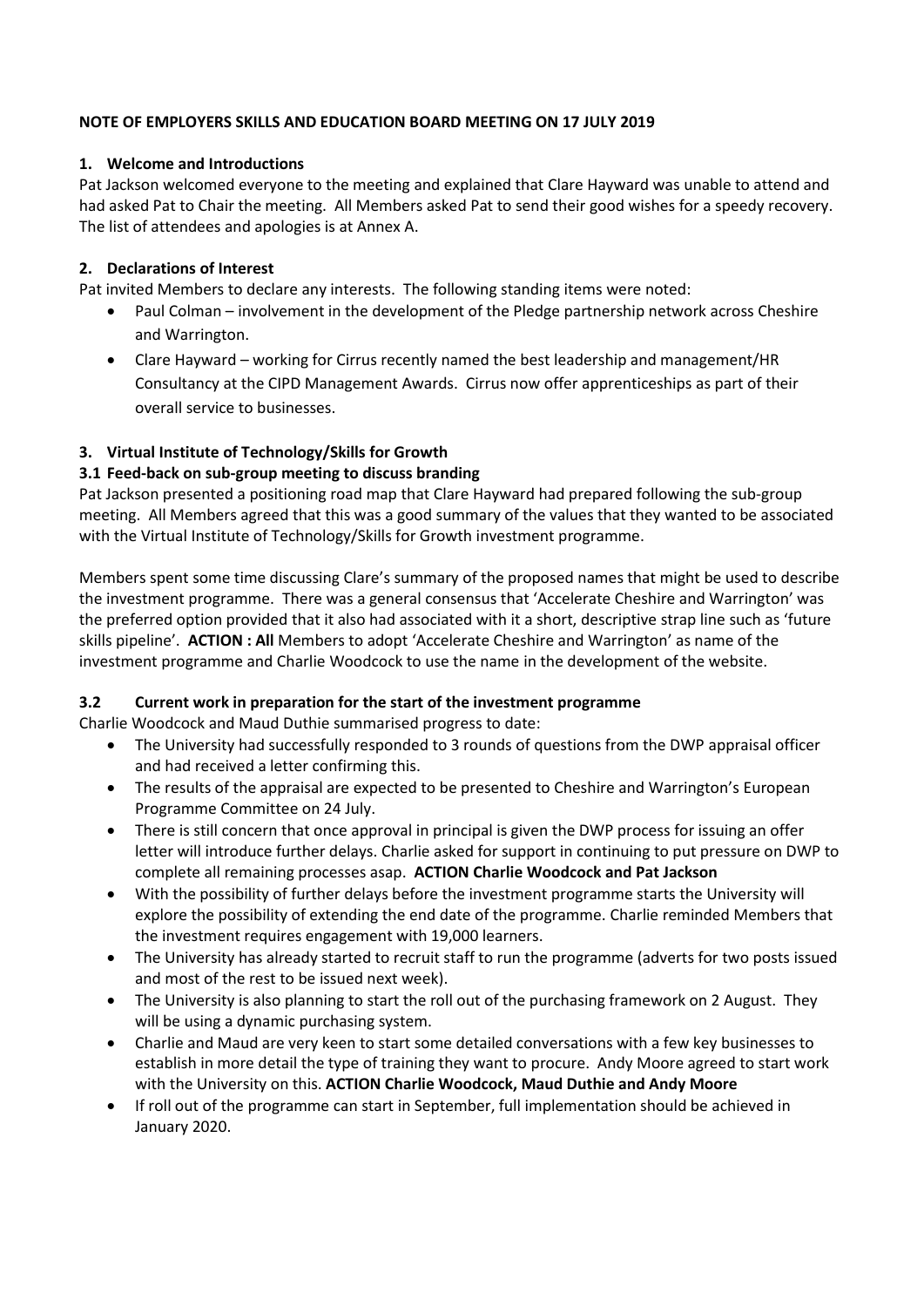- Members asked for the terms of reference of the Management Board and a programme of meeting dates asap. They stressed the need for a meeting of the shadow Board in September **ACTION Charlie Woodcock and Maud Duthie**
- Members also asked for a breakdown of key tasks and rate determining inputs required to achieve full implementation in January 2020. **ACTION Charlie Woodcock and Maud Duthie**
- It was agreed that a set of key performance indicators should also be developed with the Management Board **ACTION Charlie Woodcock and Maud Duthie**

On behalf of all Members Paul Taylor thanked Charlie and Maud for all their work to date.

## **4. Note of last meeting on 19 June 2019**

The note of the meeting was agreed.

## **5. Action list and any matters arising that are not on the agenda**

Members reviewed the action list. Most actions had been completed or were on the agenda for this meeting.

## **6. Progress reviews**

## **6.1 European Social Funds**

Pat Jackson explained that Cheshire and Warrington had additional European Social Funding (ESF) as a result of an 11.5% change in exchange rates. This additional funding would be allocated following a bidding round later in the year. Clarification was currently being sought from DWP around whether the funds could be merged within investment priorities 1 and 2 without further allocation to subheadings or if funding could be reallocated between subheadings to allow some ability to tailor the next bidding round to current skills challenges. The LEP is also challenging the DWP's proposal not to reallocate any underspends from earlier investments back into the Cheshire and Warrington budget. DWP are proposing that any underspends should be moved into a national budget fund. Members agreed that DWP's proposed approach should be challenged.

## **6.2 Digital Skills Partnership**

Pat reported that Sarah Williams, the Digital Skills Partnership coordinator will start work on 5 August. An early priority will be the setting up of a Management Board.

As a result of being awarded a Digital Skills Partnership, Cheshire and Warrington has been offered support from Google who have already started to deliver a training programme to some of the 1,000 students who are taking part in the National Citizenship summer school programmes across Cheshire and Warrington.

Cheshire and Warrington had also been made aware of an opportunity to bid for funding to support digitalisation of assessments in local schools and colleges. In response, Sarah and Pat have worked with the colleges and Local Authorities to submit a bid to NESTA.

## **6.3 Pledge Partnership**

Pat reported that a key priority for the Pledge had been to engage with all local schools and colleges before the summer break.

Meetings have been held with 94% (59 of the 63) secondary schools and colleges in Cheshire and Warrington and some schools and colleges have already got an employer allocated to them as an enterprise advisor and more will be allocated in the next quarter. The original target of 74% of schools and colleges engaged by this date has been exceeded as a result of the interest generated by the Pledge launch and early groundwork by the team. Local Pledge planning meeting have also started to take place. Members agreed that it would be important to engage a strong group of employers in these meetings.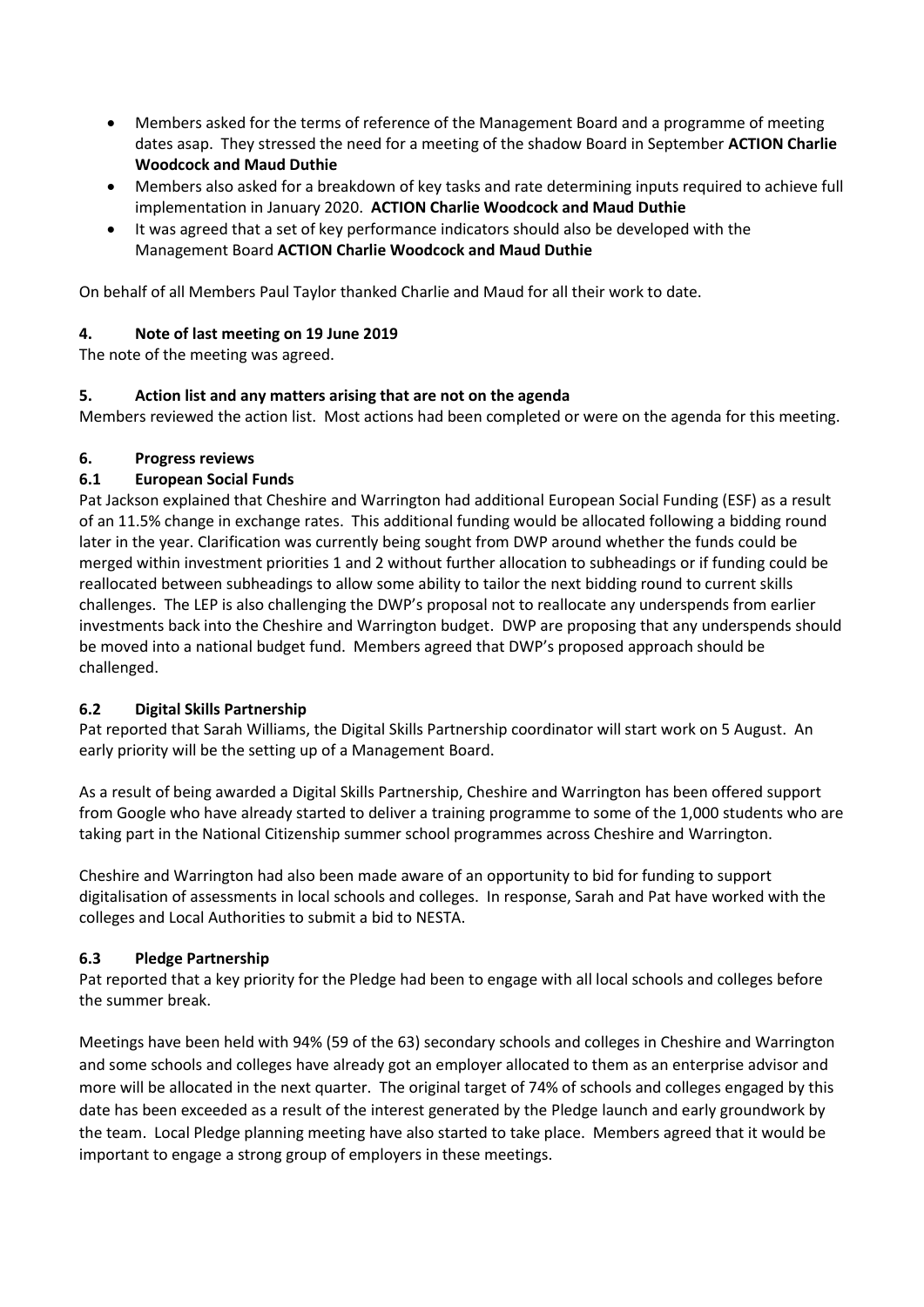Engaging small and medium sized businesses – particularly digital and STEM related businesses will be a challenge.

By the end of June nine youth organisations, ranging from small groups for young carers, through to the district-level Scout leaders have met the Pledge team. This initial contact has allowed them to shape their offer to a wide range of youth organisations.

Over the summer the priority will be to focus on the employer recruitment campaign. This will engage a range of employers from all sectors – in particular, the priority sectors identified by the Local Industrial Strategy.

# **6.4 Update on the LEP Board/Subcommittee membership recruitment exercise**

Pat reported that all the interviews had been completed and Philip Cox was taking recommendations to the next LEP Board meeting. Successful candidates would be informed over the next few weeks and then Members could review the need for additional non-voting members to be recruited. **ACTION Clare Hayward**

# 6.5. **Local Growth Fund Consultation**

Pat confirmed that the invitation to bid for investment by the Local Growth Fund had been issued and reflected fully the recommendations of the Employers' Skills and Education Board Education Board.

The LEP would appraise the bids and then invite Clare Hayward to moderate the bids on behalf of the Employers' Skills and Education Board. **ACTION Pat Jackson**

# 6.6 **Local Industrial Strategy**

Pat reported that the skills and education policy position paper that had been discussed by Members at their last meeting had been sent to the Department for Business, Energy and Industrial Strategy (BEIS). BEIS were now seeking a meeting with the LEP to talk through the paper. The key asks in the paper would also be used to inform the development of briefing papers that were being prepared for the new Prime Minister. Pat invited any further comments on the policy position paper. **ACTION All Members**

# **7. Taking on the Functions of the Skills Advisory Panel (SAP)**

# **7.1 Progress report submitted to DfE**

Pat reported that the report that had been discussed at the last meeting of the Employers' Skills and Education Board had been submitted to DfE by the deadline. The plan for the Employers' Skills and Education Board to take on the functions of a Skills Advisory Panel was discussed and agreed.

## **7.2 Potential scope of influence – initial thought from DfE**

Pat shared a slide to illustrate some initial thoughts on the potential areas of influence/interest to SAPs. Members queried the extent to which they would be able to exert influence on the curriculum of local schools and colleges and there was a discussion about how the Employers' Skills and Education Board might provide colleges with useful information to help them shape and plan their curriculum offers.

Dhesi suggested that the best way of taking forward the data and intelligence work was through the working/steering group that the LEP had convened to advise on how the funding allocated to the LEP by DfE for data and labour market intelligence should be used to add value to the data and labour market analysis that is already undertaken by the colleges and local authorities. The next meeting of the group is on 29 July. The conclusions and recommendations of the working/steering group will be reported to the Employers' Skills and Education Board.

## **7.3 Terms of Reference**

Members reviewed their current terms of reference and requested the following:

• **Attendance** – a named deputy should attend only in exceptional circumstance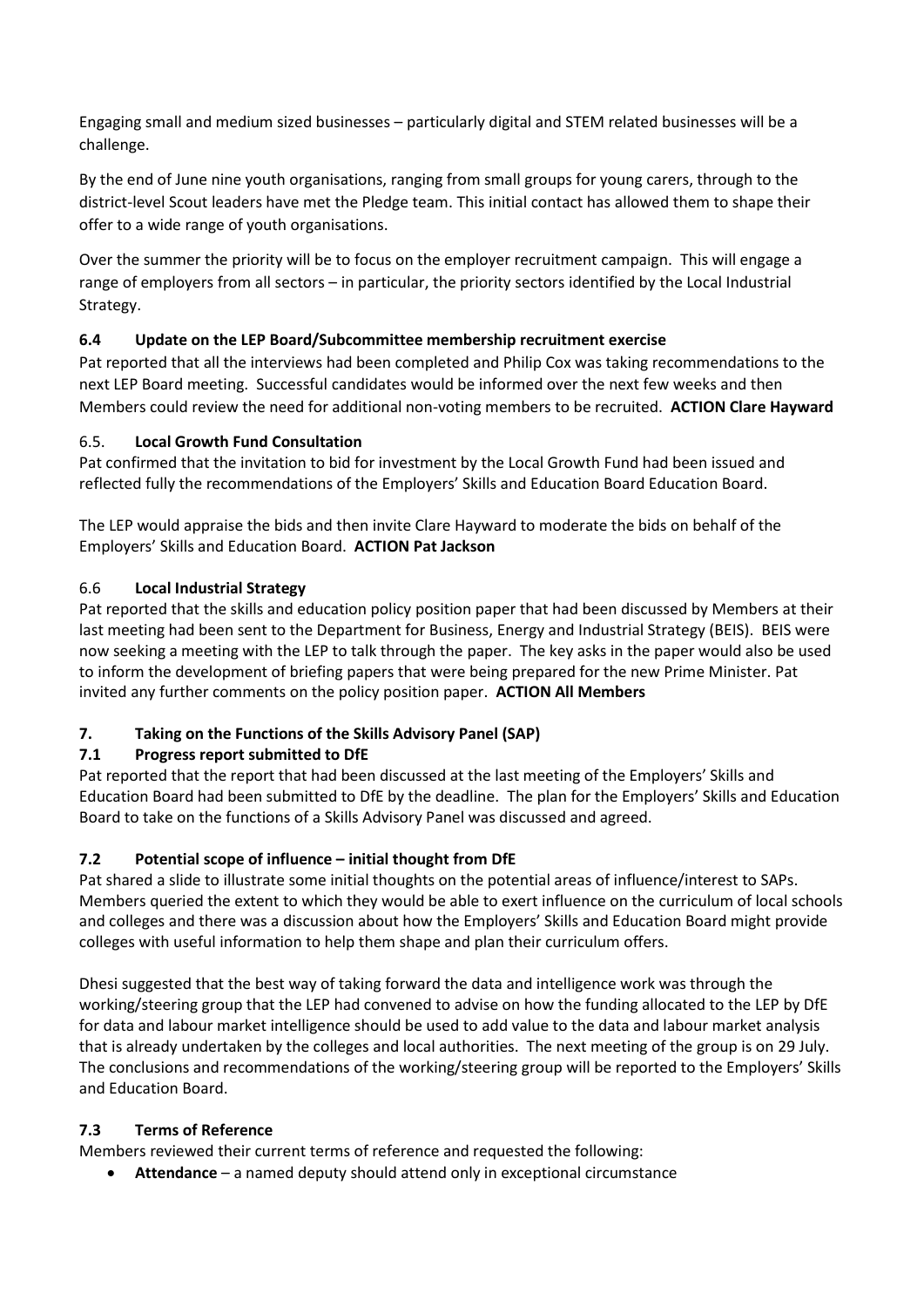- **Frequency of meetings** should be reviewed once the Pledge, Virtual Institute of Technology, Digital Skills Partnership management meetings become regularised.
- **Nature of meetings** may want to hold the formal 'public' meetings on a bi-monthly basis with discussion forums, stakeholder meeting s and task and finish groups operating between the main meetings.
- **Values and purpose** the themes captured in the road maps recently prepared by Clare Hayward should be reflected in the terms of reference.
- **Functions of Skills Advisory Panel**  to be reflected in revised terms of reference
- **Membership and size of Board**  the Board membership should not increase significantly but there does need to be a strong stakeholder engagement plan with main Board meetings informed by stakeholders, task and finish groups, etc.

## **ACTION – Pat Jackson** to draft revised terms of reference

## **7.4 Stakeholder Engagement**

Members spoke about the range of stakeholders that need to be engaged and reviewed an initial list. They agreed that they did not want to set up new groups but to work with existing networks such as the Head Teachers' Groups in each of the Local Authority areas and those already working with the LEP and Marketing Cheshire. Nicola Merriman reported that National Skills Academy Nuclear are also developing a stakeholder map.

Members asked for a stakeholder mind map to be drawn up - Members would then review the map and develop it further. **ACTION Pat Jackson**

## 7.5 **Data and Labour Market Intelligence**

Building on the discussion about data and labour market intelligence Pat noted that colleges had advised that their major exercises on curriculum planning for September 2020 will take place in January to April 2020. The timeline for work needed to progress over the next few months was discussed.

Pat Jackson reported that she had drawn together in a draft paper existing data and labour market intelligence that has been prepared for the Local industrial Strategy. Members agreed to review the draft paper and feed-back suggestions of data sources that should be accessed. **ACTION All Members**

#### **8. Any other Business**

There was no further business.

## **9. Date and Venue of Next Meeting**

The next meeting is scheduled for Wednesday 18 September – venue to be confirmed.

In the interim, Clare Hayward has requested a conference call to be arranged for a quick update with Members. **ACTION Pat Jackson** to organise.